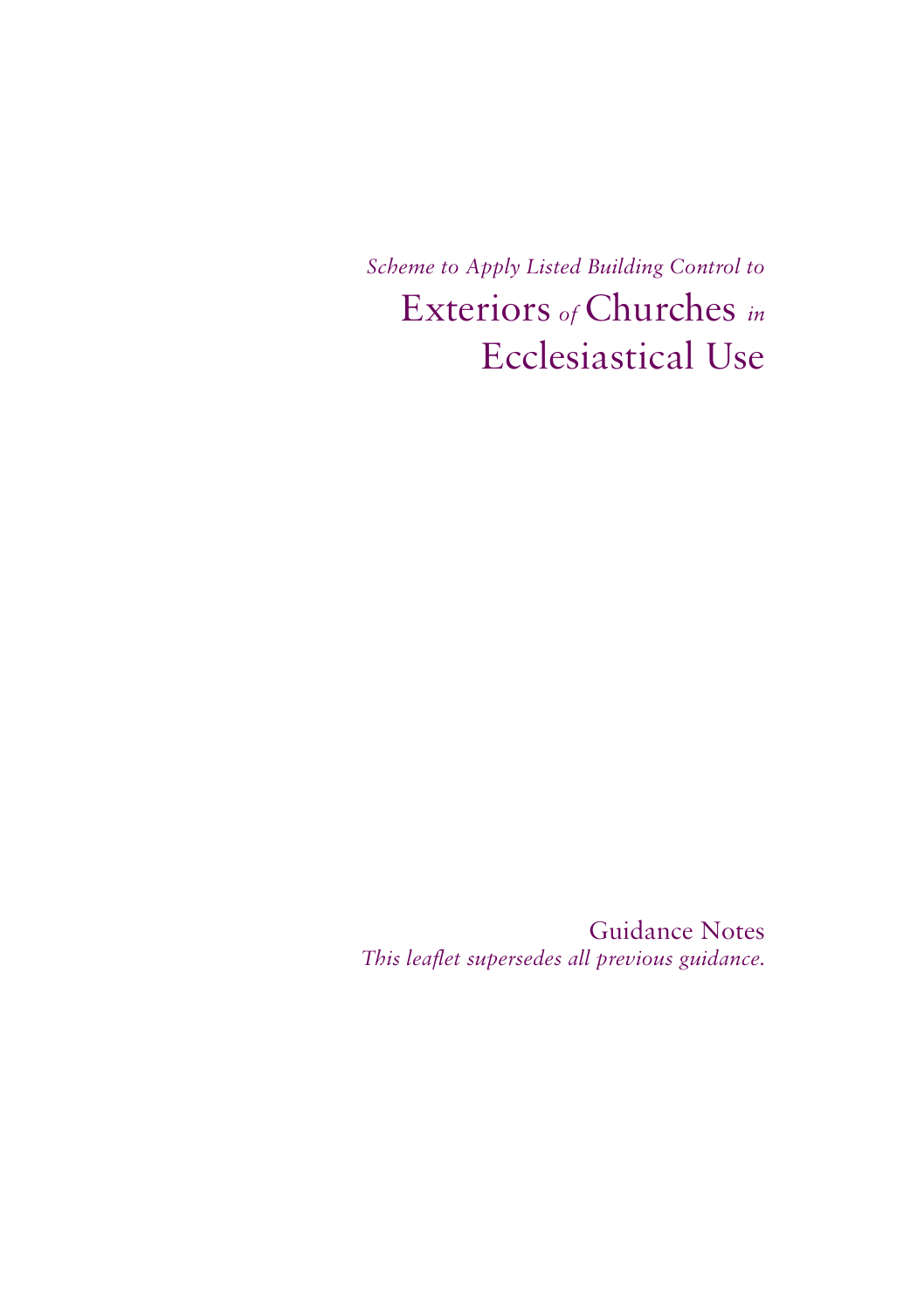Listed Building Control for Exteriors of Churches in Ecclesiastical Use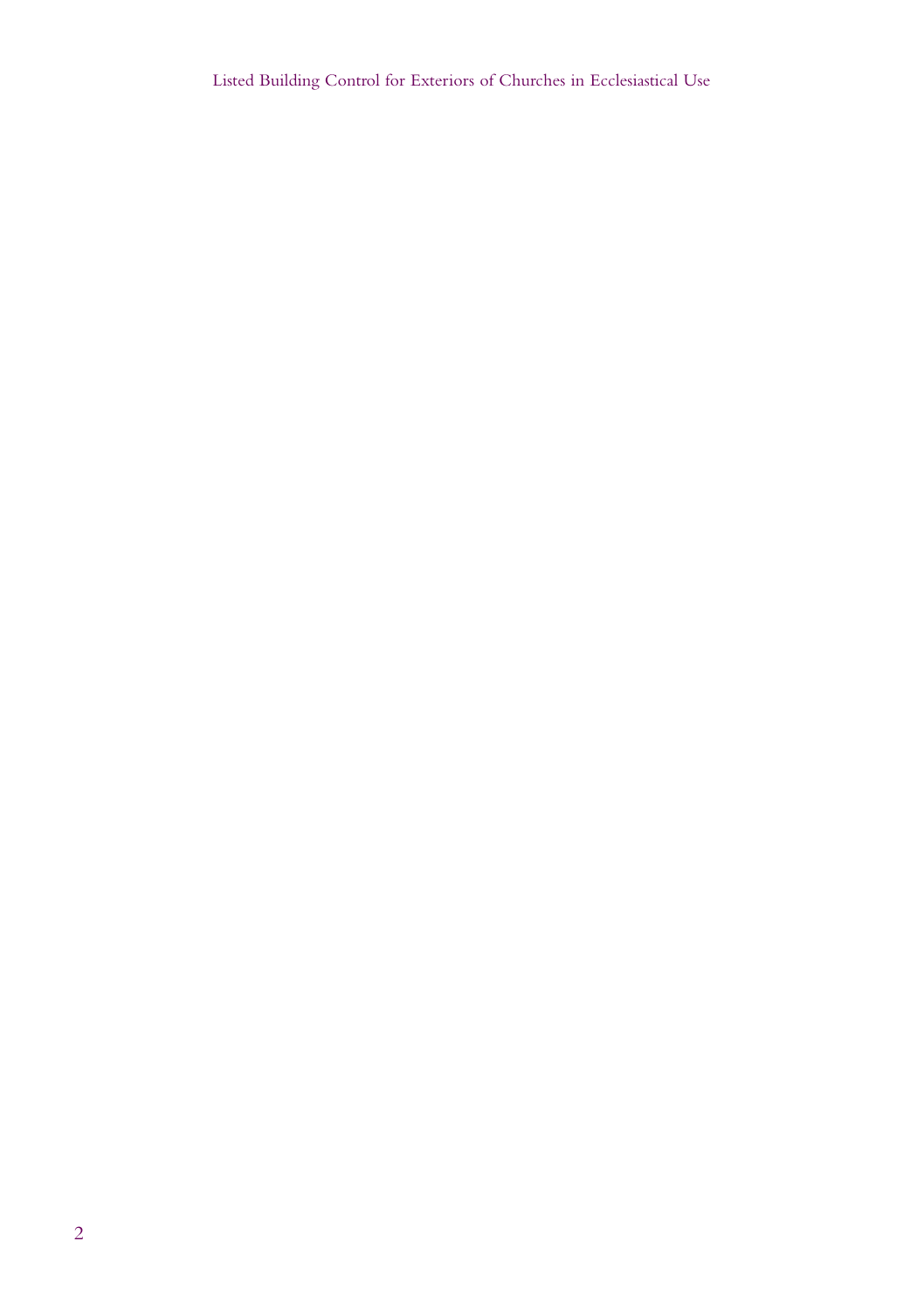## **Introduction**

Many Scottish churches are listed for their historic and architectural interest. They reflect Scotland's history and architecture and are often the most prominent buildings within any community. They should be conserved not only for the benefit of their own congregations and communities but also for the nation at large.

Proposals to adapt any building in a way that may materially affect its external appearance are subject to planning control and require the submission of an application for planning permission to the planning authority. Churches are not exempt from this control.

Proposals to repair or adapt a listed building in a manner that may affect its character require the submission of an application for listed building consent to the planning authority. However, churches in ecclesiastical use are currently exempt from this control, under section 54 of the Planning (Listed Buildings and Conservation Areas) (Scotland) Act 1997.

A voluntary pilot scheme to evaluate the effect of applying listed building control to works proposed to the exterior of churches in ecclesiastical use was run by Historic Scotland in conjunction with planning authorities and the Scottish Churches Committee between January 2002 and December 2004. Having considered the evidence gathered from the pilot scheme, Scottish Ministers agreed that the best way forward for the present was to continue with a voluntary arrangement based on the system tested in the pilot scheme.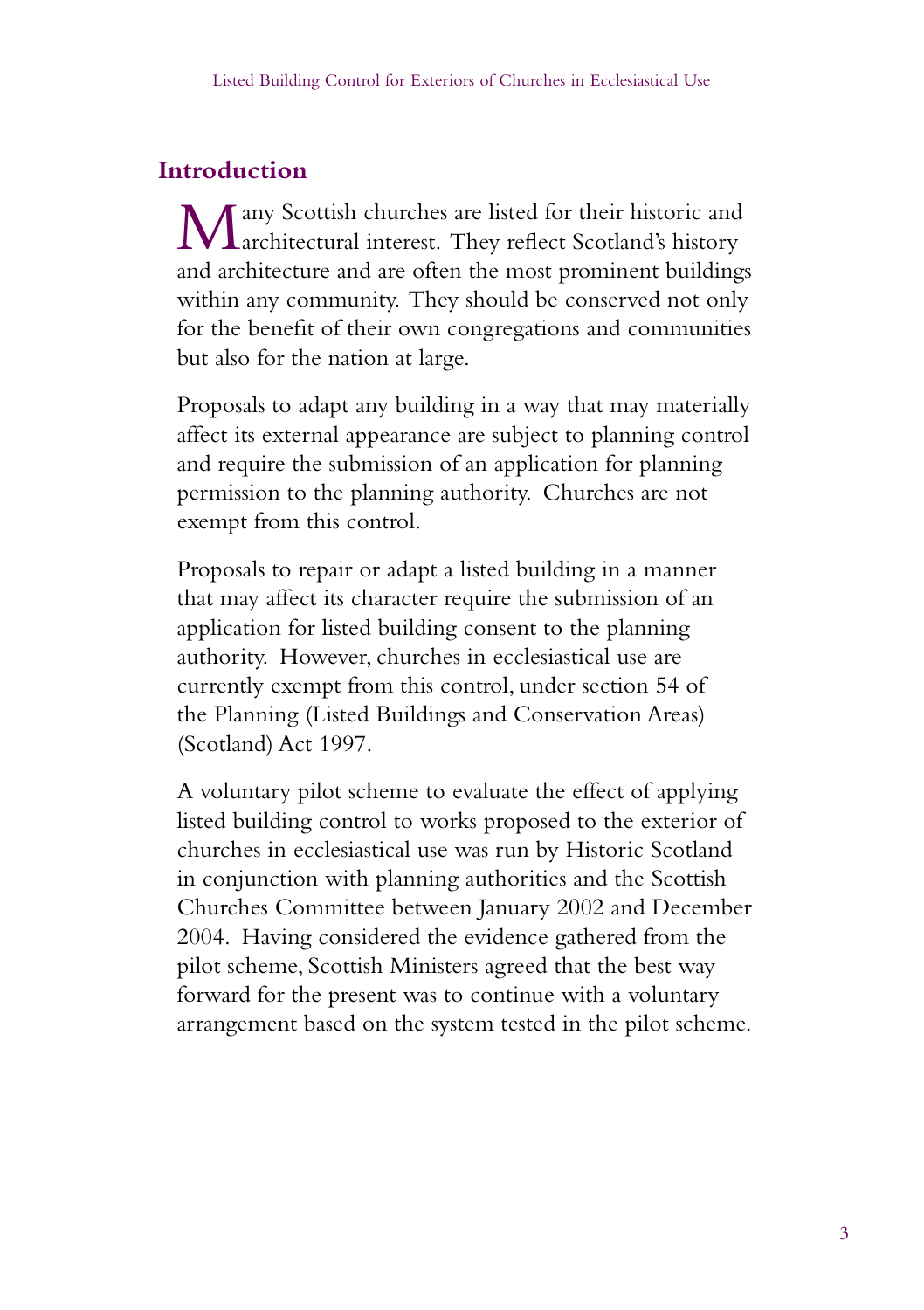This leaflet explains the new voluntary arrangements under the Scheme for dealing with proposals for works to the external fabric of buildings in ecclesiastical use which, were it not for the exemption, would require listed building consent. The arrangements hold true irrespective of whether planning permission would or would not also be required.

Historic Scotland will continue to monitor the effectiveness of self regulation as a mechanism for safeguarding this important part of our heritage and the Scheme will be reviewed every 3 years.

The Scheme has been agreed by Historic Scotland, the Scottish Churches Committee, and COSLA, in consultation with the Scottish Society of Directors of Planning. It will run from 1 January 2006.

#### **Denominations included within the Scheme**

The following denominations, being members of the Scottish Churches Committee, are included within the arrangements of the Scheme:

Associated Presbyterian Churches Baptist Union of Scotland Church of Scotland Free Church of Scotland Free Presbyterian Church Methodist Church in Scotland Roman Catholic Church in Scotland Scottish Episcopal Church United Free Church of Scotland United Reformed Church Scotland Synod (formerly Scottish Congregational Church)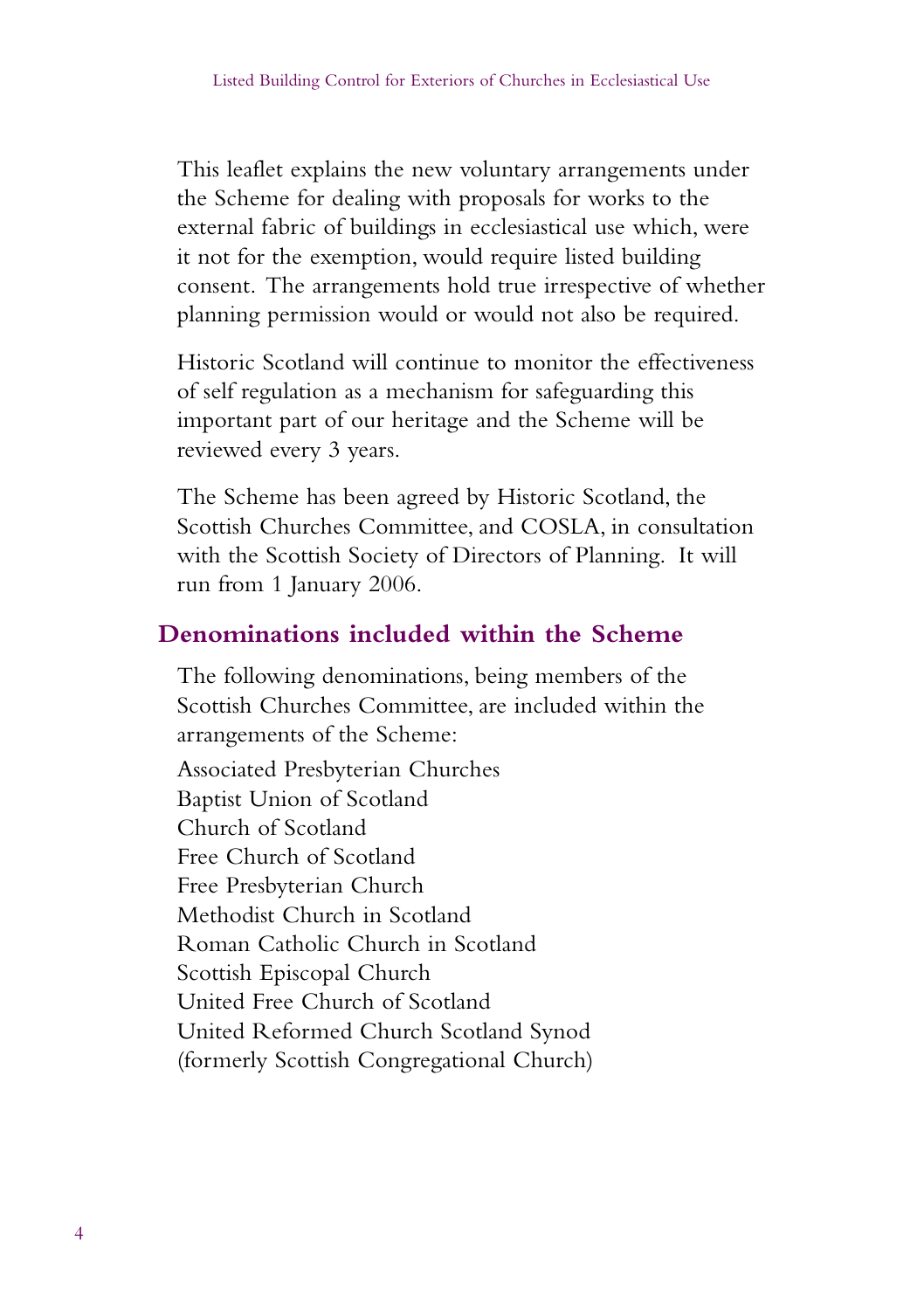### **Procedures for the scheme**

- Anyone proposing to undertake works to the exterior of a building in ecclesiastical use belonging to one of the above denominations will approach the planning authority to ascertain if planning permission and/or listed building consent under the Scheme is required;
- If planning permission is required, the application will be submitted for consideration by the planning authority in the normal way;
- If, were it not for ecclesiastical exemption, listed building consent would be required, an application for consent will be considered under the Scheme. An application form for listed building consent will be given by the planning authority to the congregation or agent for completion and return to the authority; and
- The planning authority will, except as otherwise required in terms of the Scheme, treat the application for listed building consent exactly as it would any other such application, including advertisement and consulting amenity bodies, as is the normal practice.

# **Consideration of applications where listed building consent is being sought**

There are two possible outcomes from such an application:

Either **(a)** The planning authority and the applicant reach agreement on a proposal.

In the case of category A and B-listed buildings, the planning authority notifies the application to Historic Scotland in order to allow the Historic Scotland Inspectorate to consider the case. If the Inspectorate is content with the proposal, the application will be returned to the planning authority, which will inform the applicant that works may proceed on the basis of the agreed drawings.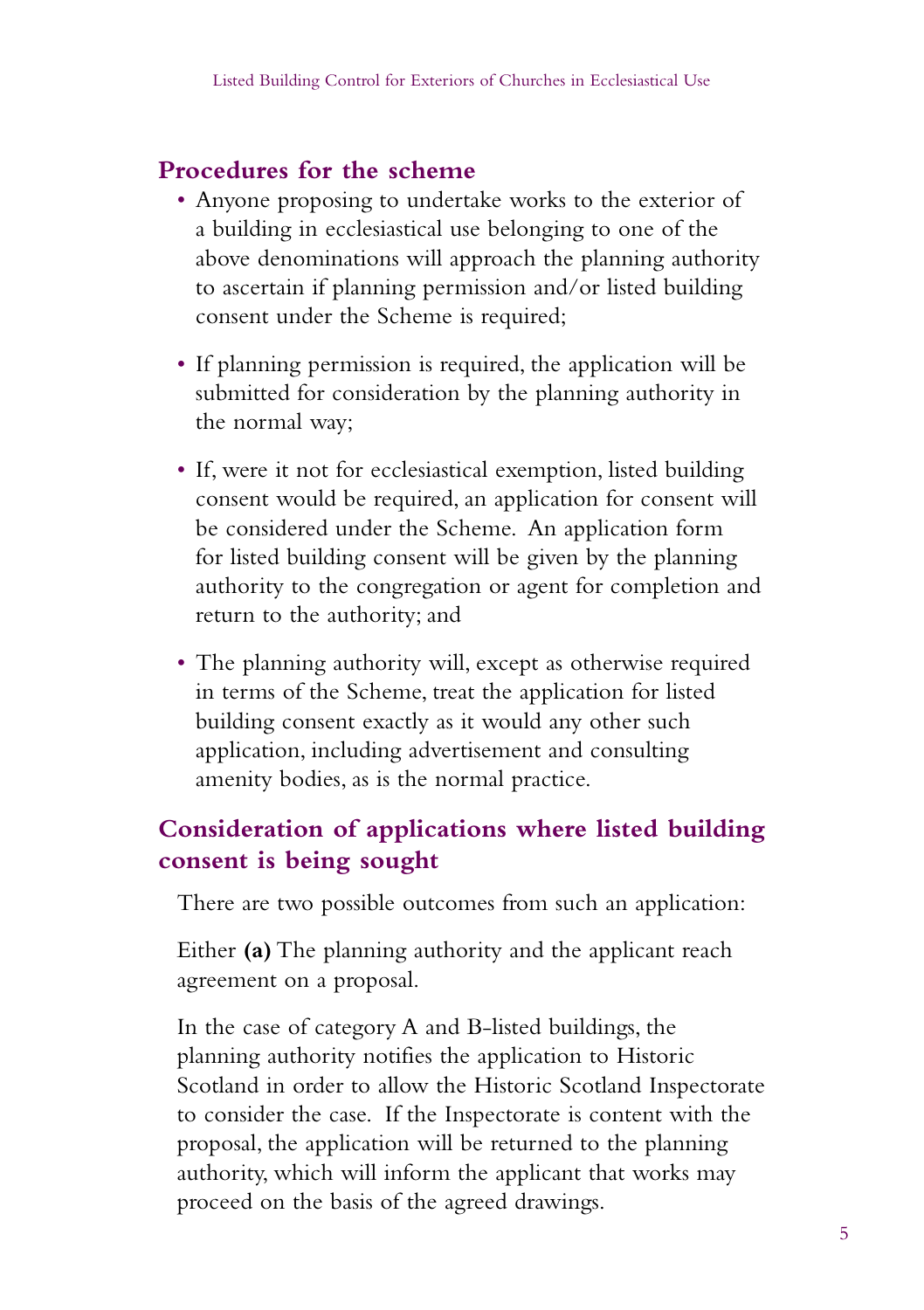In the case of category  $C(S)$ -listed buildings, there is no need for the planning authority to consult Historic Scotland. However, the planning authority notifies the Historic Scotland Inspectorate for recording purposes.

Or **(b)** The planning authority and the applicant cannot agree a proposal or, having agreed a proposal, following notification to Historic Scotland, Historic Scotland is not content, and no acceptable compromise can be reached between the three parties.

If the applicant still wishes to proceed with the work, then under the arrangements for the Scheme, the application will be referred by the planning authority to the appropriate 'Decision Making Body' (DMB) within the denomination concerned, along with any written submissions from the Historic Scotland Inspectorate, the planning authority and other parties as appropriate.

The DMB will determine whether the work can go ahead and attach such conditions as it considers appropriate. In doing so, it will be expected to adhere to the guidance contained within the *Memorandum of Guidance on Listed Buildings and Conservation Areas*, (Historic Scotland 1997) which sets out government policy and advice and take into consideration any comments made by the Historic Scotland Inspectorate, the planning authorities and other parties. The applicant will be expected to accept the decision of the DMB and will be granted approval for the proposed works in terms of the decision of the DMB.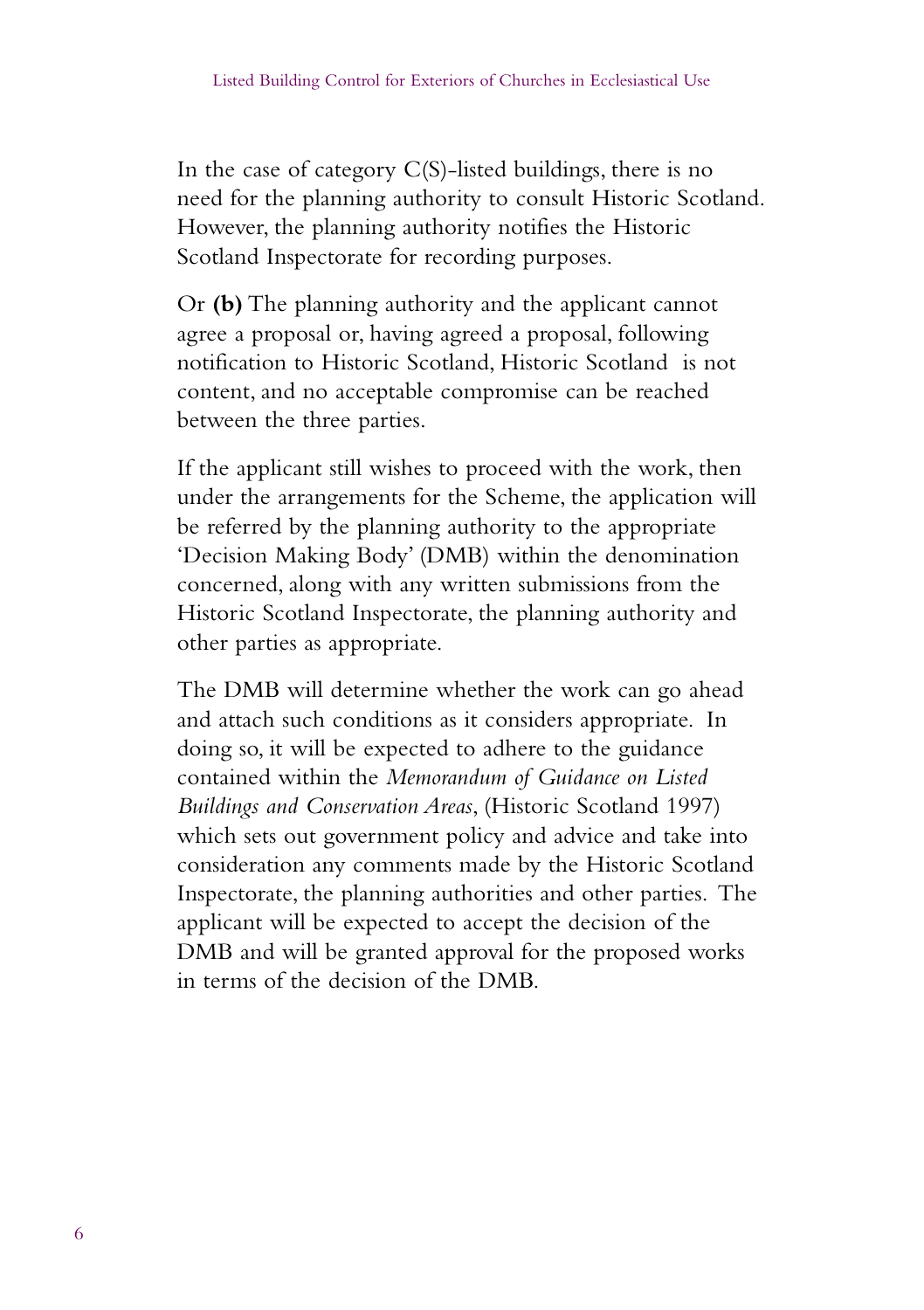#### **DMB**

If a denomination has no DMB, a suitably qualified arbiter, acceptable to Historic Scotland, within the denomination, should consider the matter. Each participating denomination should inform Historic Scotland about its DMB or arbiter.

## **Church interiors**

Proposed changes to church interiors are to be dealt with by the denomination under its own scheme of self-regulation involving, where appropriate, its DMB or arbiter.

## **Further guidance**

Informal advice on all matters relating to historic buildings is available to applicants at any stage of the process from the Historic Scotland Inspectorate. Informal discussion at an early stage and site meetings where appropriate are encouraged.

#### **Assessment of the scheme**

Planning authorities will copy to Historic Scotland the letter of decision notification on all applications which are submitted to them.

Denominations will inform Historic Scotland and the planning authority of the outcome of all cases which are considered by their DMB or arbiter.

A record will be kept by Historic Scotland of all applications and, an assessment of the scheme will be undertaken by Historic Scotland and discussed with the Scottish Churches Committee, COSLA and the Scottish Society of Directors of Planning every 3 years from 1 January 2006.

> **Historic Scotland February 2006**